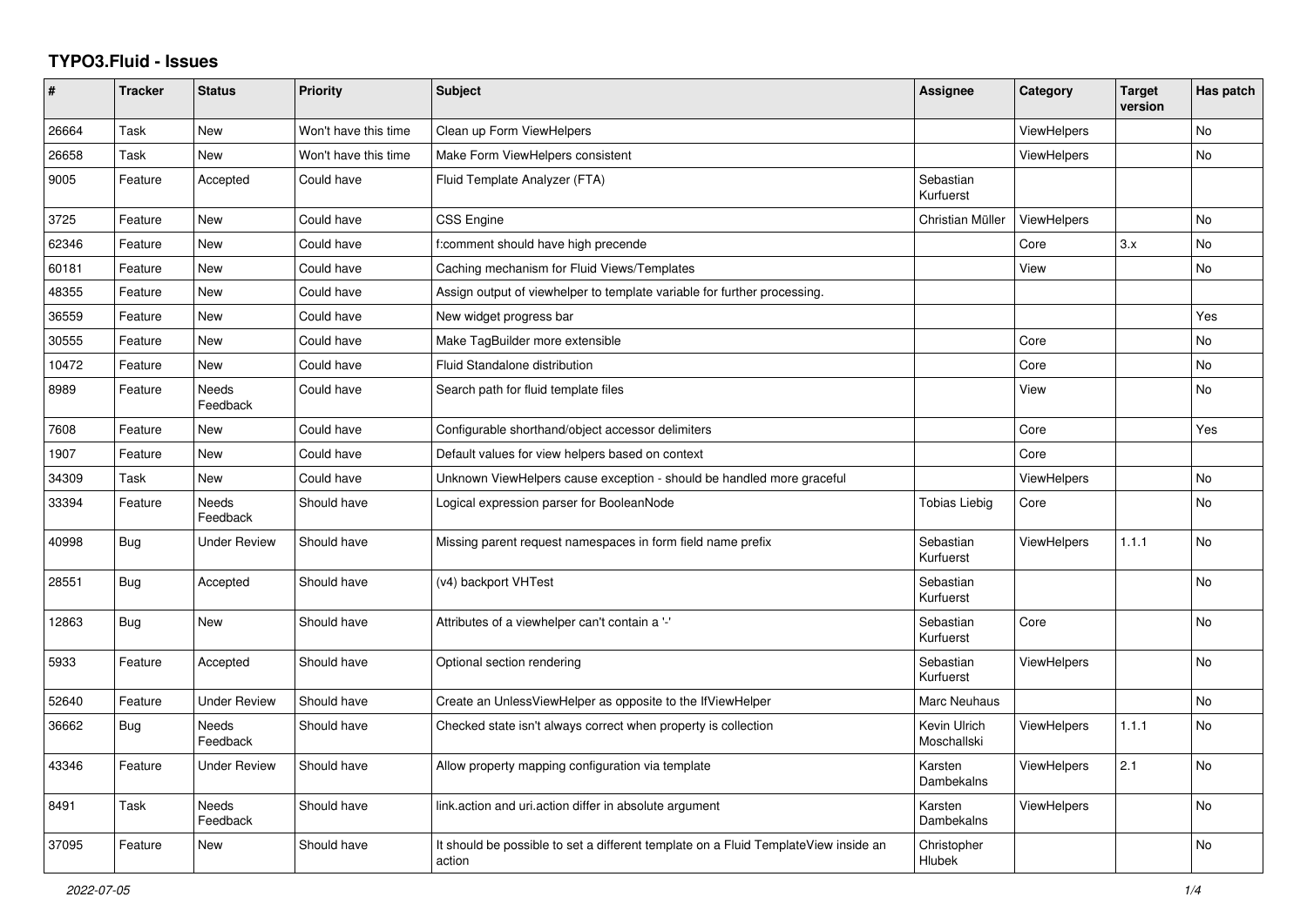| #     | <b>Tracker</b> | <b>Status</b>       | <b>Priority</b> | Subject                                                                                                     | <b>Assignee</b>             | Category    | <b>Target</b><br>version | Has patch |
|-------|----------------|---------------------|-----------------|-------------------------------------------------------------------------------------------------------------|-----------------------------|-------------|--------------------------|-----------|
| 55008 | Bug            | <b>Under Review</b> | Should have     | Interceptors should be used in Partials                                                                     | Christian Müller            |             |                          | <b>No</b> |
| 58862 | Bug            | Needs<br>Feedback   | Should have     | FormViewHelper doesn't accept NULL as value for \$arguments                                                 | Bastian<br>Waidelich        | ViewHelpers |                          | Yes       |
| 53806 | Bug            | <b>Under Review</b> | Should have     | Paginate widget maximumNumberOfLinks rendering wrong number of links                                        | <b>Bastian</b><br>Waidelich | Widgets     |                          | <b>No</b> |
| 54195 | Task           | <b>New</b>          | Should have     | Rename and move FormViewHelper's errorClass value, currently 'f3-form-error'                                | Adrian Föder                | ViewHelpers |                          | No        |
| 65424 | Bug            | <b>Under Review</b> | Should have     | SelectViewHelper must respect option(Value Label)Field for arrays                                           |                             | ViewHelpers |                          | No        |
| 58983 | Bug            | New                 | Should have     | format.date does not respect linebreaks and throws exception                                                |                             |             |                          | No        |
| 58921 | Bug            | New                 | Should have     | f:form.* VHs crash if NOT inside f:form but followed by f:form                                              |                             |             |                          | No        |
| 54284 | Bug            | New                 | Should have     | Default Option for Switch/Case VH                                                                           |                             | ViewHelpers |                          | No        |
| 52591 | <b>Bug</b>     | New                 | Should have     | The Pagination Widget broken for joined objects                                                             |                             |             |                          | No        |
| 52536 | Bug            | <b>Under Review</b> | Should have     | Errorclass not set if no property-attribute set                                                             |                             |             |                          |           |
| 52419 | Bug            | New                 | Should have     | Wrong PHPDocs notation for default value inline f:translate viewhelper                                      |                             |             | 2.0                      | No        |
| 50888 | <b>Bug</b>     | <b>Under Review</b> | Should have     | WSOD by changing name of section and if Fluid caches are generated                                          |                             |             |                          | <b>No</b> |
| 49600 | Bug            | New                 | Should have     | f:form tag shown as a HTML on frontend                                                                      |                             | ViewHelpers |                          | No        |
| 47006 | Bug            | <b>Under Review</b> | Should have     | widget identifier are not unique                                                                            |                             |             |                          | No        |
| 46289 | Bug            | Needs<br>Feedback   | Should have     | Enable Escaping Interceptor in XML request format                                                           |                             | View        | 2.0.1                    | No        |
| 44234 | Bug            | <b>Under Review</b> | Should have     | selectViewHelper's sorting does not respect locale collation                                                |                             | ViewHelpers | 2.1                      | No        |
| 39990 | Bug            | New                 | Should have     | Same form twice in one template: hidden fields for empty values are only rendered<br>once                   |                             | Core        |                          | No        |
| 37619 | Bug            | <b>New</b>          | Should have     | Fatal Error when using variable in name attribute of Section ViewHelper                                     |                             | ViewHelpers |                          | <b>No</b> |
| 36655 | Bug            | New                 | Should have     | <b>Pagination Links</b>                                                                                     |                             | Widgets     |                          | No        |
| 34682 | Bug            | <b>Under Review</b> | Should have     | Radio Button missing checked on validation error                                                            |                             | ViewHelpers |                          | No        |
| 30937 | Bug            | New                 | Should have     | CropViewHelper stringToTruncate can't be supplied so it can't be easily extended                            |                             | ViewHelpers |                          | Yes       |
| 28554 | Bug            | New                 | Should have     | (v4) implement feature flag to disable caching                                                              |                             |             |                          | No        |
| 28553 | Bug            | New                 | Should have     | improve XHProf test setup                                                                                   |                             |             |                          | <b>No</b> |
| 28552 | Bug            | New                 | Should have     | (v5) write ViewHelper test for compiled run; adjust functional test to do two passes<br>(uncached & cached) |                             |             |                          | No        |
| 28550 | <b>Bug</b>     | New                 | Should have     | (v4) make widgets cacheable, i.e. not implement childnodeaccess interface                                   |                             |             |                          | No        |
| 28549 | Bug            | New                 | Should have     | make widgets cacheable, i.e. not implement childnodeaccess interface                                        |                             |             |                          | No        |
| 13045 | <b>Bug</b>     | New                 | Should have     | Entity decode of strings are different between if-conditions and output of variable                         |                             |             |                          |           |
| 8648  | <b>Bug</b>     | New                 | Should have     | format.crop ViewHelper should support all features of the crop stdWrap function                             |                             | ViewHelpers |                          | No        |
| 3481  | Bug            | New                 | Should have     | Use ViewHelperVariableContainer in PostParseFacet                                                           |                             | Core        |                          | No        |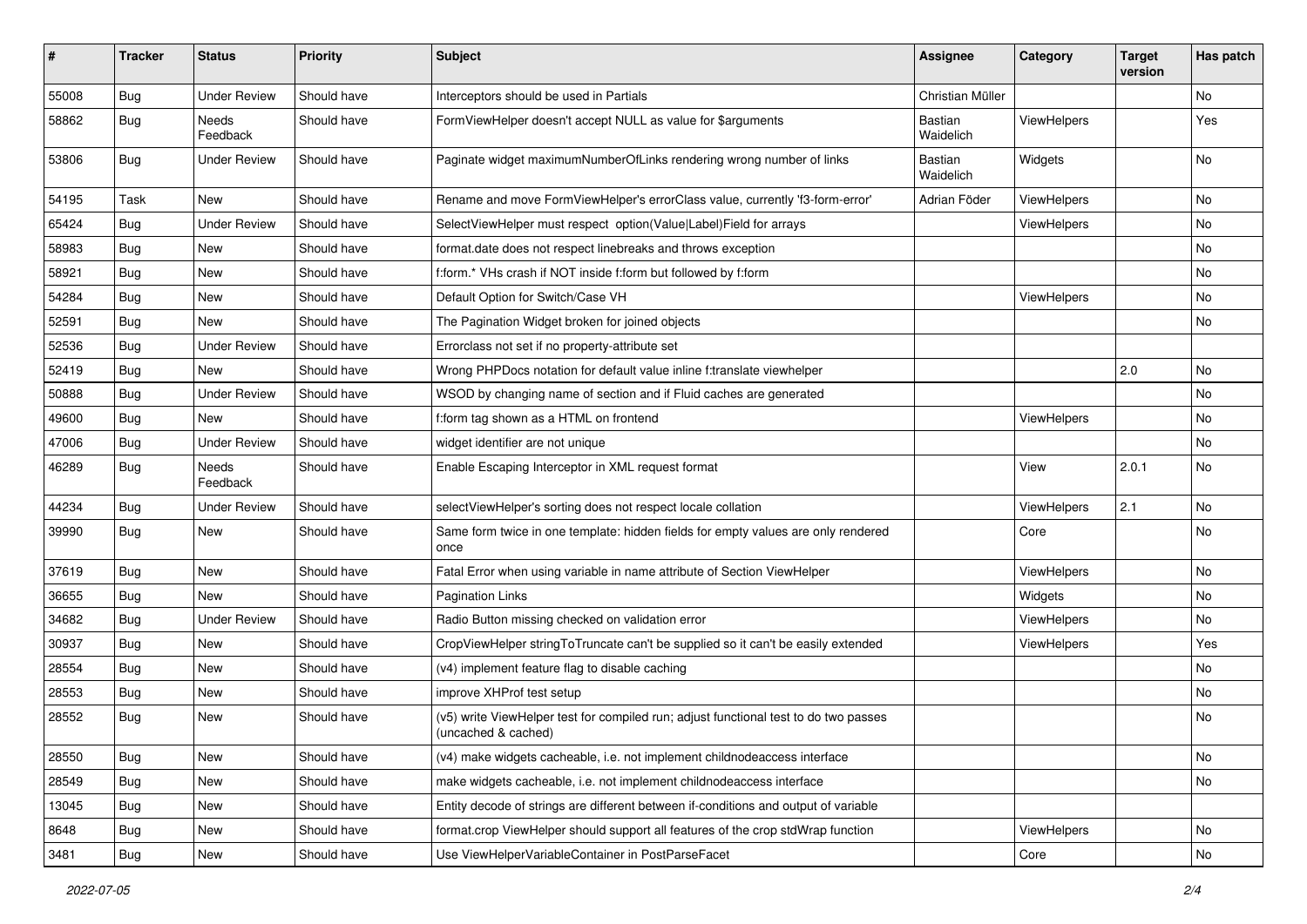| #     | <b>Tracker</b> | <b>Status</b>            | <b>Priority</b> | <b>Subject</b>                                                                                         | <b>Assignee</b>        | Category    | <b>Target</b><br>version | Has patch |
|-------|----------------|--------------------------|-----------------|--------------------------------------------------------------------------------------------------------|------------------------|-------------|--------------------------|-----------|
| 60271 | Feature        | New                      | Should have     | Paginate viewhelper, should also support arrays                                                        |                        |             |                          | <b>No</b> |
| 60003 | Feature        | New                      | Should have     | Add required-Attribute to f:form.password                                                              |                        | ViewHelpers |                          | No        |
| 51277 | Feature        | New                      | Should have     | ViewHelper context should be aware of actual file occurrence                                           |                        |             |                          | No        |
| 49756 | Feature        | <b>Under Review</b>      | Should have     | Select values by array key in checkbox viewhelper                                                      |                        |             |                          | No        |
| 46545 | Feature        | New                      | Should have     | Better support for arrays in options of SelectViewHelper                                               |                        |             |                          | No        |
| 46257 | Feature        | <b>Under Review</b>      | Should have     | Add escape sequence support for Fluid                                                                  |                        | Core        |                          | No        |
| 45345 | Feature        | Needs<br>Feedback        | Should have     | Easy to use comments for fluid that won't show in output                                               |                        |             |                          |           |
| 45153 | Feature        | New                      | Should have     | f:be.menus.actionMenuItem - Detection of the current select option is insufficient                     |                        |             |                          | No        |
| 42397 | Feature        | New                      | Should have     | Missing viewhelper for general links                                                                   |                        |             |                          | No        |
| 40081 | Feature        | New                      | Should have     | Allow assigned variables as keys in arrays                                                             |                        |             |                          | No        |
| 39936 | Feature        | New                      | Should have     | registerTagAttribute should handle default values                                                      |                        | ViewHelpers |                          | No        |
| 38130 | Feature        | New                      | Should have     | Checkboxes and multiple select fields should have an assignable default value                          |                        |             |                          | No        |
| 36410 | Feature        | New                      | Should have     | Allow templates to send arguments back to layout                                                       |                        | ViewHelpers |                          | No        |
| 33215 | Feature        | New                      | Should have     | RFC: Dynamic values in ObjectAccess paths                                                              |                        |             |                          | No        |
| 31955 | Feature        | New                      | Should have     | f:uri.widget                                                                                           |                        | Widgets     |                          | No        |
| 9514  | Feature        | New                      | Should have     | Support explicit Array Arguments for ViewHelpers                                                       |                        |             |                          |           |
| 4704  | Feature        | New                      | Should have     | Improve parsing exception messages                                                                     |                        | Core        |                          |           |
| 3291  | Feature        | <b>Needs</b><br>Feedback | Should have     | Cacheable viewhelpers                                                                                  |                        |             |                          | No        |
| 56237 | Task           | New                      | Should have     | in-line (Condition) ViewHelpers should not evaluate on parsing                                         |                        |             |                          | No        |
| 47669 | Task           | New                      | Should have     | FormViewHelper does not define the default request method                                              |                        |             |                          | No        |
| 46091 | Task           | Needs<br>Feedback        | Should have     | Show source file name and position on exceptions during parsing                                        |                        |             |                          | No        |
| 45394 | Task           | New                      | Should have     | Forwardport Unit test for standalone view                                                              |                        | View        |                          | No        |
| 43072 | Task           | New                      | Should have     | Remove TOKENS for adding templates fallback in Backporter                                              |                        | View        |                          | No        |
| 43071 | Task           | New                      | Should have     | Remove TOKENS for adding fallback teplates in B                                                        |                        |             |                          | <b>No</b> |
| 42743 | Task           | New                      | Should have     | Remove inline style for hidden form fields                                                             |                        |             |                          | No        |
| 32035 | Task           | New                      | Should have     | Improve fluid error messages                                                                           |                        | Core        |                          | Yes       |
| 10911 | Task           | New                      | Should have     | Tx_Fluid_ViewHelpers_Form_AbstractFormViewHelper->renderHiddenIdentityField<br>should be more reliable |                        | ViewHelpers |                          | No        |
| 9950  | Task           | New                      | Should have     | Binding to nested arrays impossible for form-elements                                                  |                        | ViewHelpers |                          |           |
| 33551 | <b>Bug</b>     | New                      | Must have       | View helper values break out of a partial scope                                                        | Sebastian<br>Kurfuerst | Core        |                          | No        |